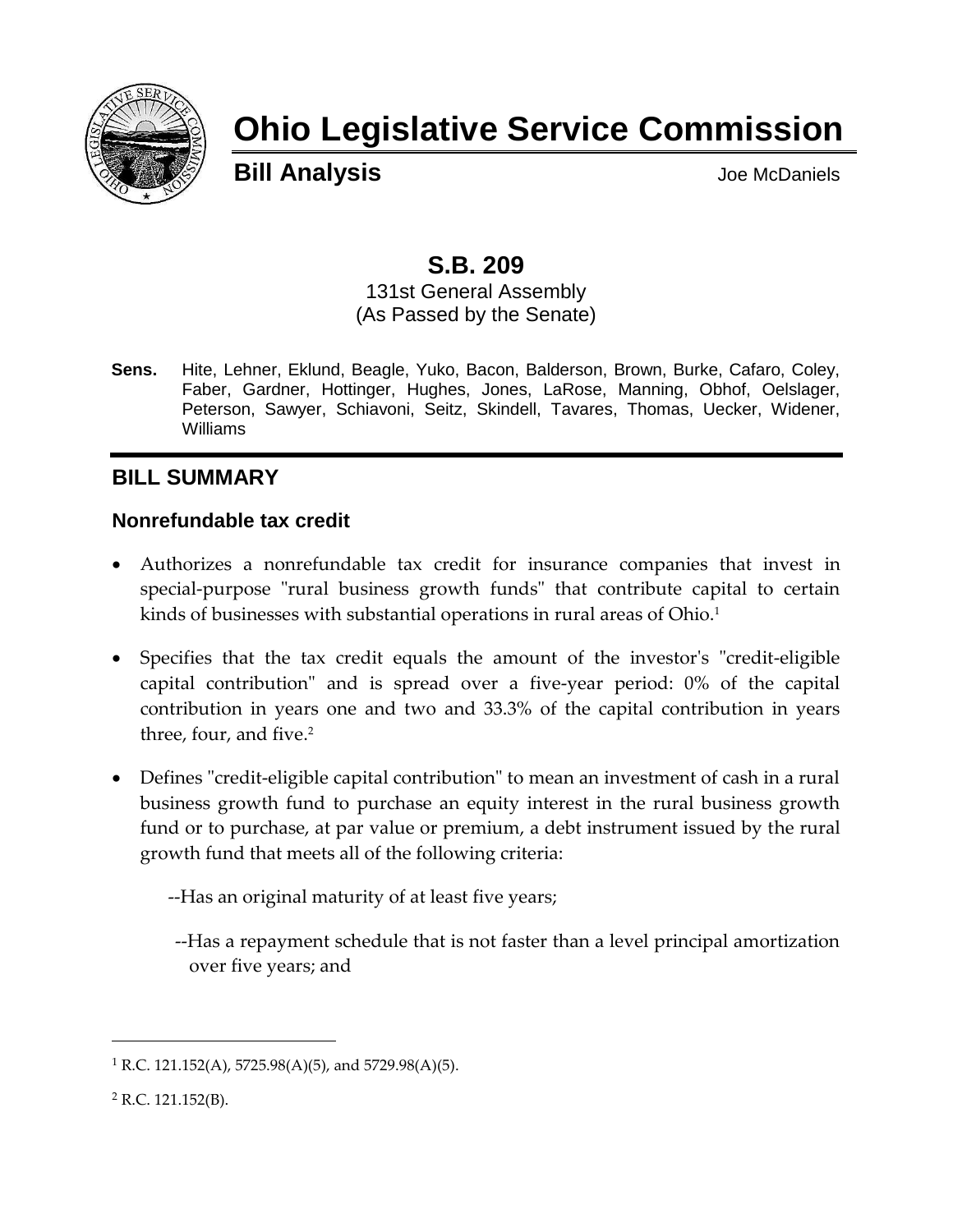--Has no interest, distribution, or payment features dependent on the rural business growth fund's profitability or the success of the rural growth investments.<sup>3</sup>

- Requires 60% of a rural business growth fund's eligible investment authority to be comprised of credit-eligible capital contributions.<sup>4</sup>
- Authorizes investors to claim the credit against the insurance premiums taxes, domestic and foreign, and the retaliatory tax imposed on insurance companies doing business in Ohio. 5
- Requires the Director of Development Services, after consultation with the Tax Commissioner and the Superintendent of Insurance, to adopt rules necessary to implement the bill.<sup>6</sup>

#### **Rural business growth funds**

- Specifies that, to qualify for the credit, a taxpayer must make a loan to or investment in an entity certified by DSA as a rural business growth fund, and authorizes only an entity that is federally licensed as a rural business investment company, or a small business investment company and that has a history of large investments in rural businesses, to be certified.<sup>7</sup>
- Requires an applicant to submit a business plan that includes specified information and documentation when applying to DSA for certification as a rural business growth fund, including affidavits from each investor and a ten-year revenue impact assessment on the business plan conducted by a nationally recognized independent economic forecasting firm.<sup>8</sup>
- Authorizes DSA to approve \$75 million in eligible investment authority over the lifetime of the program and \$45 million in credit-eligible capital contributions. 9

 $3$  R.C. 122.15(C).

 $4$  R.C. 122.15(E).

 $5$  R.C. 122.152(A).

 $6$  R.C. 122.154(C).

 $7$  R.C. 122.15(J) and 122.151(A).

 $8$  R.C. 122.151(A).

 $^{9}$  R.C. 122.151(B).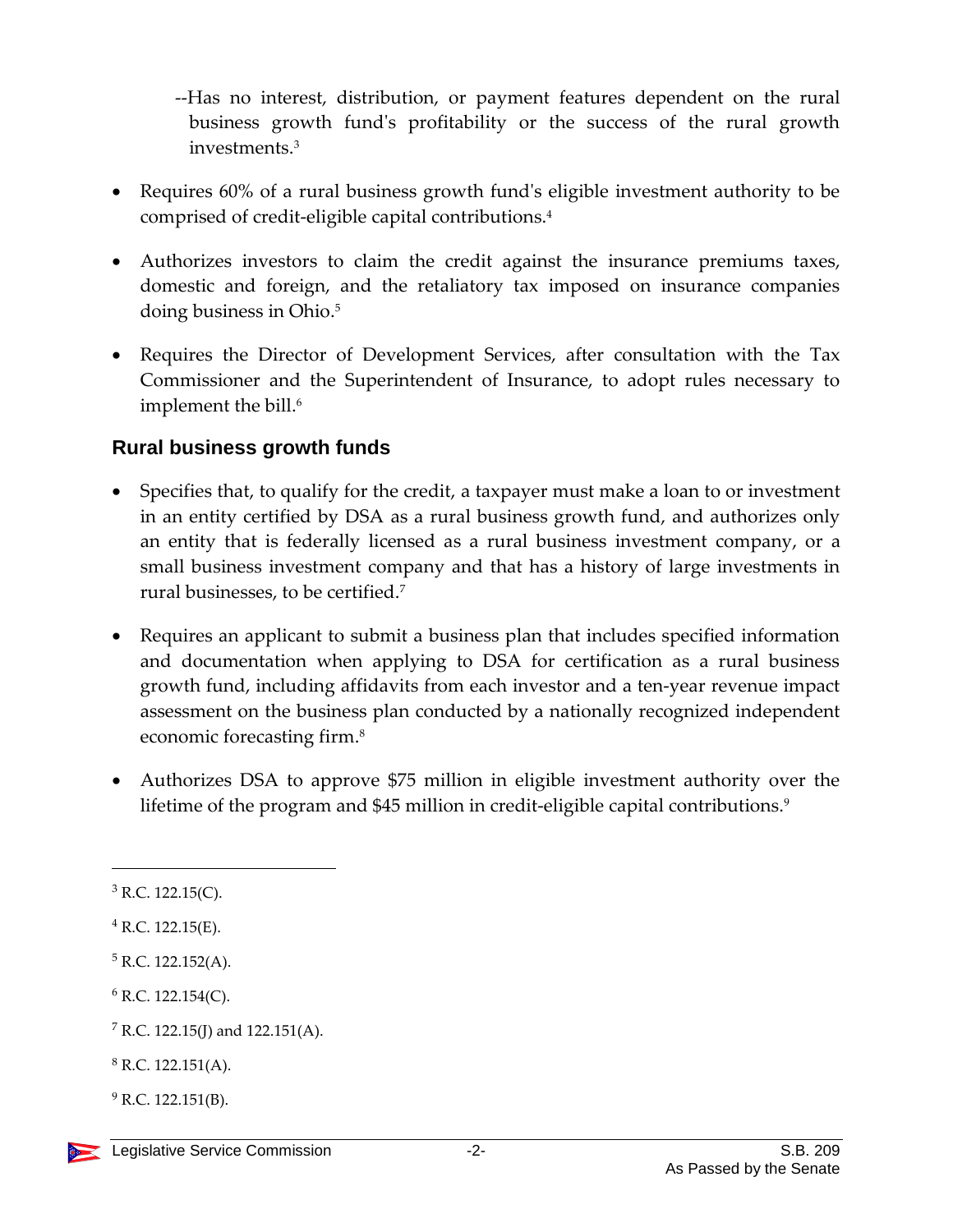- Specifies that, once certified, a rural business growth fund has 60 days to collect credit-eligible capital contributions and other investments that aggregately equal the fund's eligible investment authority.<sup>10</sup>
- Also specifies that at least 10% of a fund's eligible investment authority must be comprised of equity investments contributed by affiliates of the rural business growth fund, including employees, officers, and directors of such affiliates.<sup>11</sup>
- Requires a fund to notify DSA when all required amounts have been collected, and, if the fund does not send notification to DSA within 65 days of certification, specifies that the fund's eligible investment authority lapses and reverts back to DSA for distribution to other rural business growth fund applicants.<sup>12</sup>
- Requires a rural business growth fund to invest 100% of its eligible investment authority in rural business concerns in Ohio within two years after the closing date, which is the date by which the fund has collected all the investments.<sup>13</sup>

#### **Rural business concern**

- Defines "rural business concern" to mean an operating company with its principal operations in Ohio that has fewer than 250 employees or not more than \$15 million in net, after-tax income, and precludes certain types of operating companies, such as country clubs, massage parlors, golf courses, hot tub facilities, and publicly traded businesses, from being considered a rural business concern. 14
- Requires the business to be located in a rural area or produce goods or services normally used by farmers, ranchers, or producers and harvesters of aquatic products.<sup>15</sup>
- Defines "rural area" to mean either of the following:
	- --Any area located within a political subdivision having a population less than or equal to 50,000 and outside the standard metropolitan statistical area of any adjacent community having a population greater than 50,000; or

 $10$  R.C. 122.151(G).

 $11$  R.C. 122.151(G)(2).

 $12$  R.C. 122.151(G).

<sup>13</sup> R.C. 122.153(A).

<sup>14</sup> R.C. 122.15(F) and (I).

 $^{15}$  R.C. 122.15(I).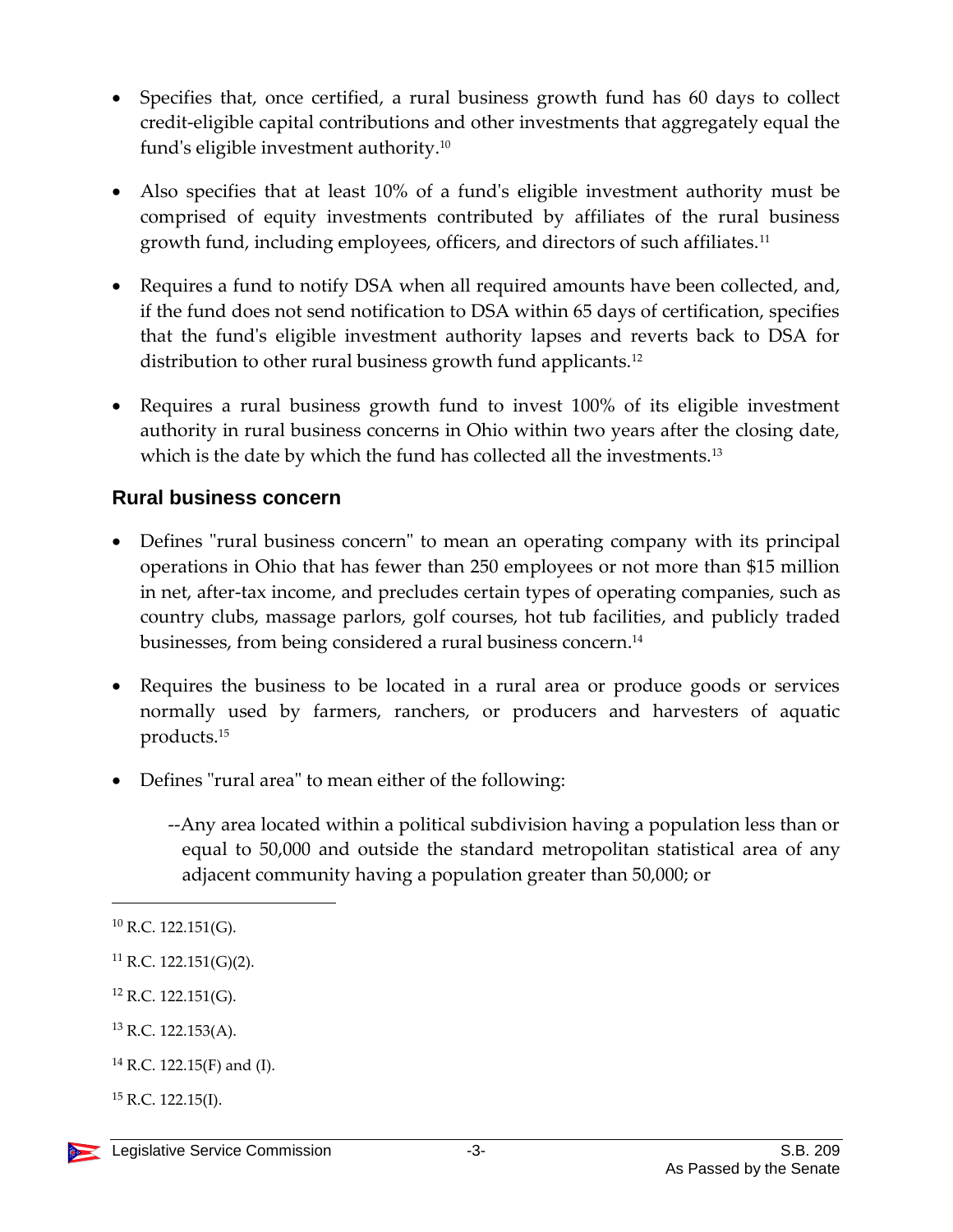--Any area determined to be rural in character by the Under Secretary of Agriculture for Rural Development within the U.S. Department of Agriculture.<sup>16</sup>

#### **Investment in rural business growth fund requirements**

- Generally requires a rural business growth fund to maintain the investments in rural business concerns until the fifth anniversary of the closing date (i.e., the date on which a rural business growth fund has collected all of the amounts required under the bill).<sup>17</sup>
- Requires a fund, if an investment is sold or repaid before that time, to reinvest an equivalent amount in another rural business concern within one year, and generally authorizes a rural business growth fund to invest not more than 20% of its eligible investment authority in the same rural business concern. 18
- Prohibits a fund from investing in a rural business concern that is an owner, investor, or creditor of the fund.<sup>19</sup>
- Requires DSA to revoke the tax credits issued to a fund's credit-eligible investors if the fund violates any of the above restrictions or makes certain prohibited distributions or payments, and requires the Tax Commissioner or the Superintendent of Insurance to make an assessment against such investors for any credits claimed before revocation.<sup>20</sup>

#### **Annual report**

 Requires each rural business growth fund to submit a report to DSA on or before the fifth business day after the second anniversary of the closing date, and requires the report to provide documentation containing specified information as to the investment of the fund's eligible investment authority in rural growth investments.<sup>21</sup>

<sup>16</sup> R.C.122.15(H).

 $17$  R.C. 122.15(B).

<sup>18</sup> R.C. 122.153(A).

<sup>19</sup> R.C. 122.153(A)(5).

<sup>20</sup> R.C. 122.153(B).

 $^{21}$  R.C. 122.154(A).